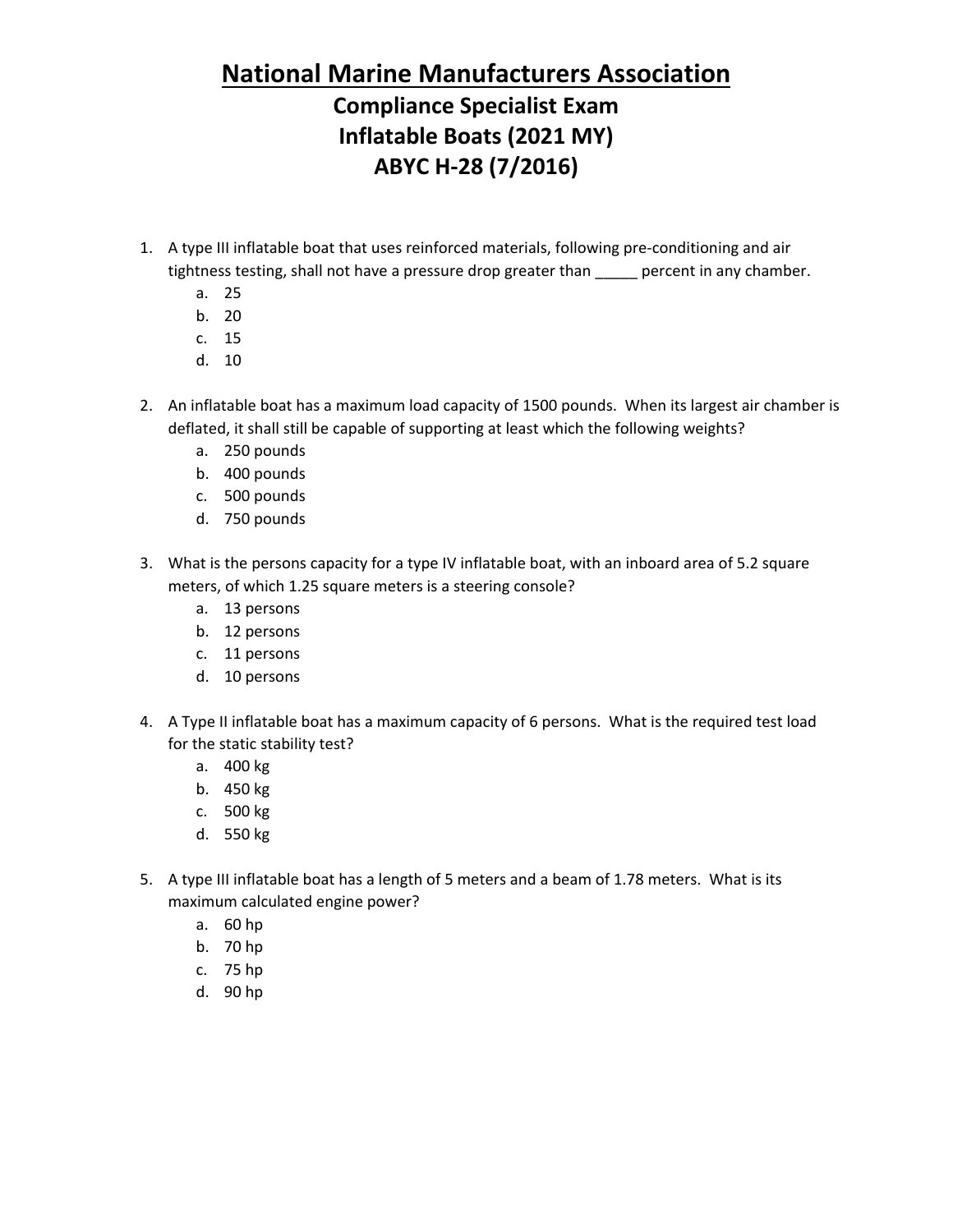## **National Marine Manufacturers Association Compliance Specialist Exam Inflatable Boats (2021 MY) ABYC H-28 (7/2016)**

- 6. What is the persons capacity for a type II inflatable boat, with an inboard length of 2.75 meters?
	- a. 9 persons
	- b. 8 persons
	- c. 7 persons
	- d. 6 persons
- 7. An inflatable boat has the following characteristics: total buoyancy of 1.25 cubic meters and weighs 200 kilograms. What is its maximum load capacity?
	- a. 650.8 kilograms
	- b. 724.5 kilograms
	- c. 737.5 kilograms
	- d. 804.5 kilograms
- 8. A type II inflatable boat has handhold devices located as required by ABYC H-41, *Reboarding Means, Ladders, Handholds, Rails and Lifelines*. For this particular type boat, the handholds shall withstand which of the following loads without failure that they no longer perform their intended purpose?
	- a. 220 lb
	- b. 331 lb
	- c. 400 lb
	- d. 500 lb
- 9. A type III inflatable boat, by definition, has which of the following engine power rating ranges:
	- a. 6 hp or less
	- b. Greater than 6 hp up to 20 hp
	- c. Greater than 20 hp up to 99.9 hp
	- d. 100 hp or greater
- 10. ABYC H-28 is intended to cover all types of inflatable boats, inclusive of those powered exclusively by manual means.
	- a. True
	- b. False
- 11. For inflatables boat of 20 feet and greater in length and which use outboard motors for propulsion, the manufacturer shall determine the maximum power and state is on the power capacity plate.
	- a. True
	- b. False